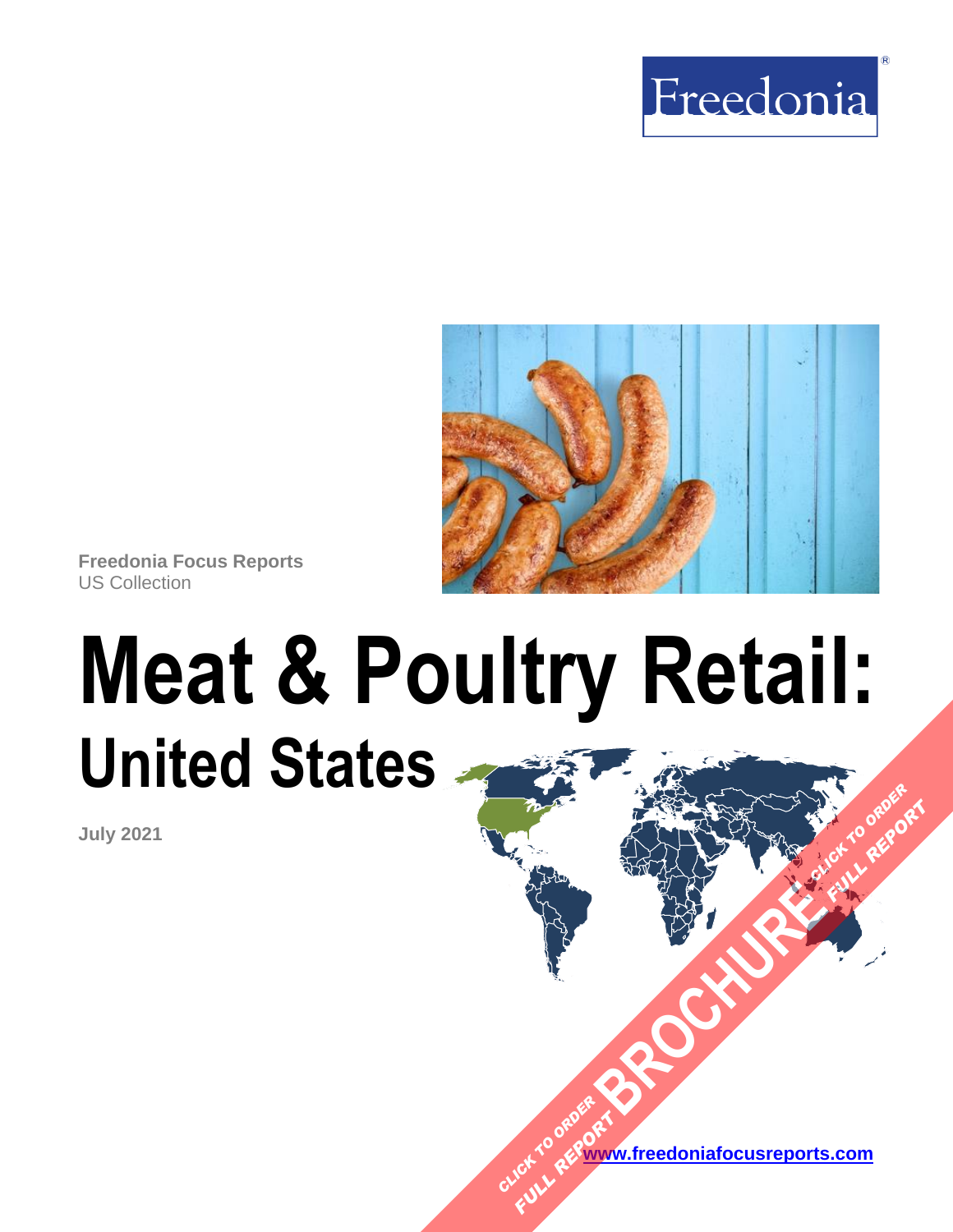# **Table of Contents**

| 1. Highlights                                                                   | 3              |
|---------------------------------------------------------------------------------|----------------|
| 2. Market Overview                                                              | 4              |
| <b>Market Size</b>                                                              | 4              |
| 60% of Total Sales From Fresh Case Meat & Poultry                               | $\overline{7}$ |
| <b>Consumer Insights</b>                                                        | 8              |
| Meat & Poultry Consumption Spikes in 2020                                       | 8              |
| Fresh Overwhelmingly Preferred Over Frozen                                      | 8              |
| Bacon & Sausage Get Pandemic Boost in 2020                                      | 9              |
| <b>Key Opportunities</b>                                                        | 10             |
| <b>Cultivated Meat</b>                                                          | 10             |
| <b>Other Alternatives</b>                                                       | 10             |
| <b>Blends</b>                                                                   | 10             |
| More Value-Added Meat & Poultry Products                                        | 11             |
| Better For: People & Animals                                                    | 12             |
| Competitive & Complementary Meat & Poultry Alternatives                         | 13             |
| Nearly One-Fourth of Consumers Eat Plant-Based Meat, Poultry, or Seafood        | 13             |
| Plant-Based Beef Products Are the Most Commonly Consumed                        | 13             |
| Vegans & Vegetarians Are Most Likely to Eat Plant-Based Meat Products, While    |                |
| There is Much Overlap With Eating Both Plant-Based Meat & Dairy Products        | 14             |
| Flexitarians & Omnivores Make Up the Largest Groups of Consumers Who Eat Plant- |                |
| <b>Based Meat or Dairy Products</b>                                             | 14             |
| Consumer Psychographics & Motivations for Eating Meat Alternatives              | 14             |
| Key Opportunities in Plant-Based Alternatives                                   | 15             |
| 3. About This Report                                                            | 17             |
| Scope                                                                           | 17             |
| Sources                                                                         | 18             |
| <b>Industry Codes</b>                                                           | 19             |
| Resources                                                                       | 20             |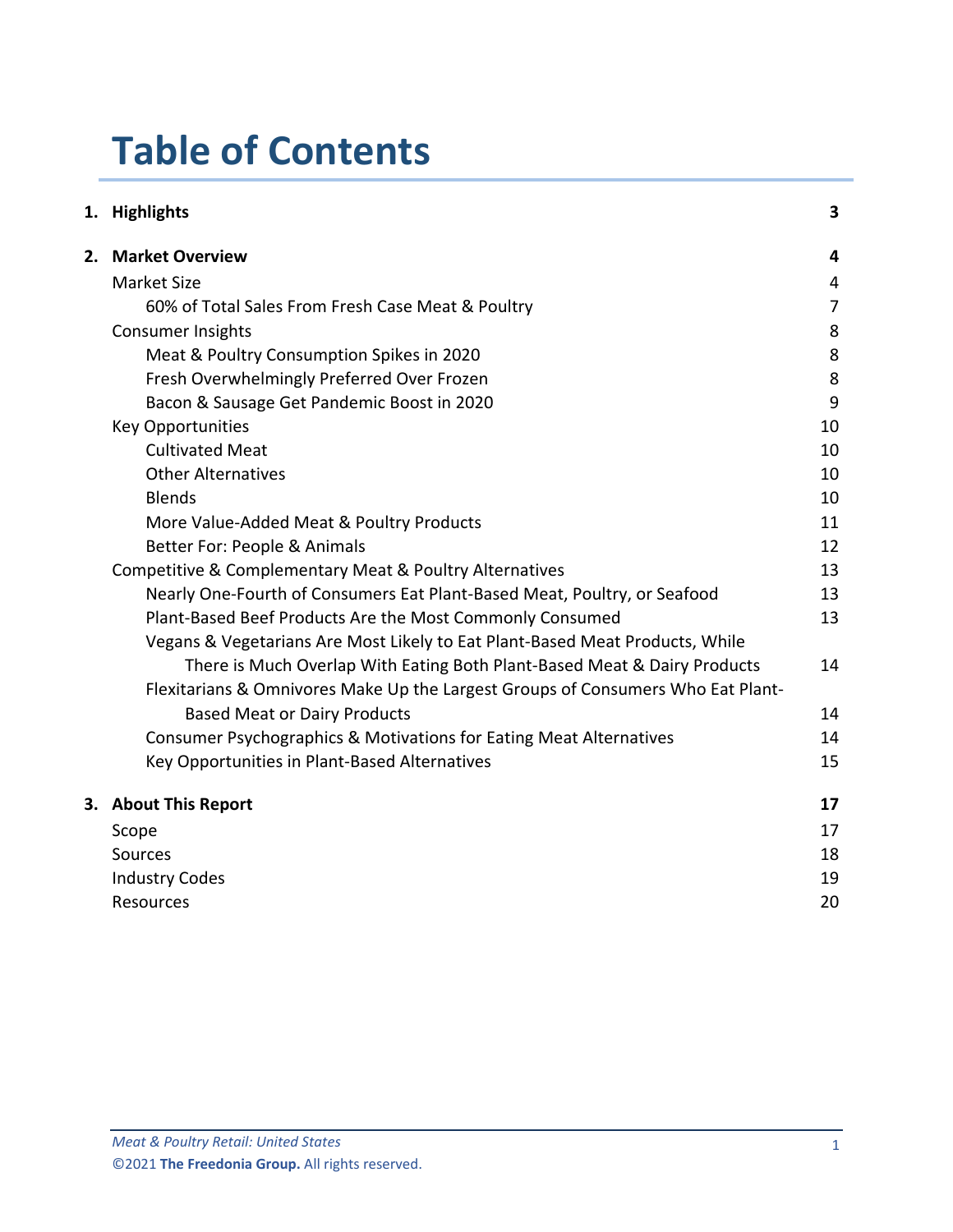# **List of Tables & Figures**

| Figure 1   Key Trends in US Meat & Poultry Retail Sales, 2020 - 2025               | 3  |
|------------------------------------------------------------------------------------|----|
| Figure 2   US Meat & Poultry Retail Sales by Category, 2015 - 2025 (US\$ bil)      | 4  |
| Table 1   US Meat & Poultry Retail Sales by Category, 2016 - 2025 (US\$ mil)       | 4  |
| Table 2   US Meat & Poultry Retail Sales, 2015 - 2025                              | 5  |
| Figure 3   US Meat & Poultry Retail Sales by Category, 2016 - 2025 (% of value)    | 6  |
| Table 3   US Consumption Rates for Meat & Poultry, 2010 - 2020 (% of hshlds)       | 8  |
| Table 4   US Consumption Rates for Fresh vs. Frozen Meat & Poultry, 2010 - 2020    |    |
| (% of hshids)                                                                      | 8  |
| Table 5   US Consumption Rates for Selected Processed Meats & Poultry, 2010 - 2020 |    |
| (% of hshids)                                                                      | 9  |
| Table 6   NAICS & SIC Codes Related to Meat & Poultry Retail                       | 19 |
|                                                                                    |    |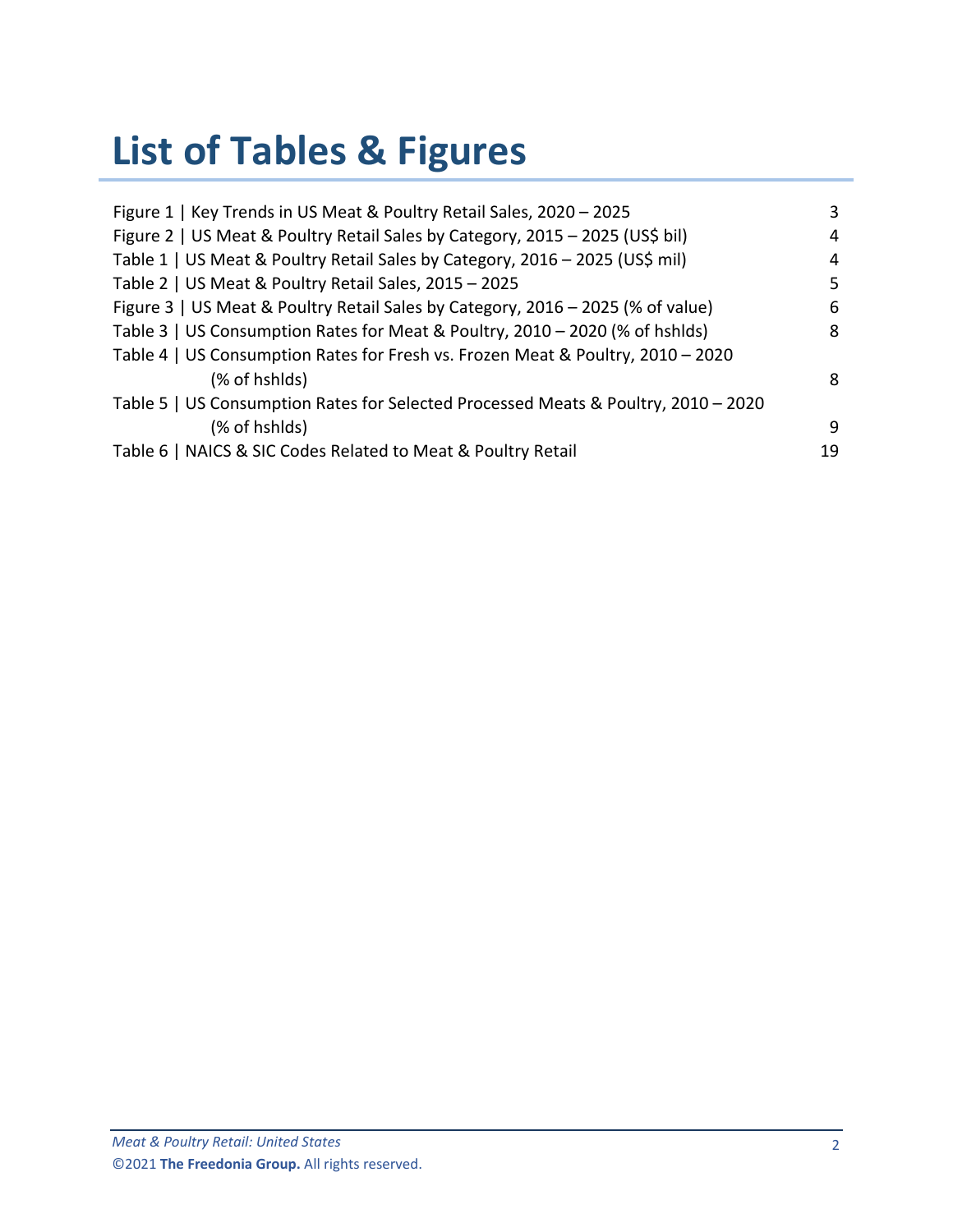# <span id="page-3-0"></span>**3. About This Report**

# <span id="page-3-1"></span>**Scope**

This report forecasts US meat and poultry retail sales in volume and value terms in nominal US dollars for 2021-2025.

Total retail sales by value are segmented by product in terms of:

- fresh case meat
- refrigerated meat
- breakfast meats
- luncheon meats
- frozen meat
- fresh case poultry
- frozen and refrigerated poultry

To illustrate historical trends, total meat and poultry retail sales in volume and value terms are provided for 2015-2020; the various segments by value are provided for 2016, 2019, and 2020.

This report focuses on the market for meat and poultry packaged food products sold to consumers in the US through retail channels. All retail distribution channels are covered, including supermarkets and grocery stores, mass merchandisers and supercenters, warehouse clubs, specialty food stores, health/natural food stores, convenience stores, drugstores, dollar stores, and direct sales channels such as online and mail order.

Freedonia quantifies trends in various measures of growth and volatility. Growth (or decline) expressed as an average annual growth rate (AAGR) is the least squares growth rate, which takes into account all available datapoints over a period. The volatility of datapoints around a least squares growth trend over time is expressed via the coefficient of determination, or  $r^2$ . The most stable data series relative to the trend carries an  $r^2$  value of 1.0; the most volatile – 0.0. Growth calculated as a compound annual growth rate (CAGR) employs, by definition, only the first and last datapoints over a period. The CAGR is used to describe forecast growth, defined as the expected trend beginning in the base year and ending in the forecast year. Readers are encouraged to consider historical volatility when assessing particular annual values along the forecast trend, including in the forecast year.

A full outline of report items by page is available in the Table of Contents.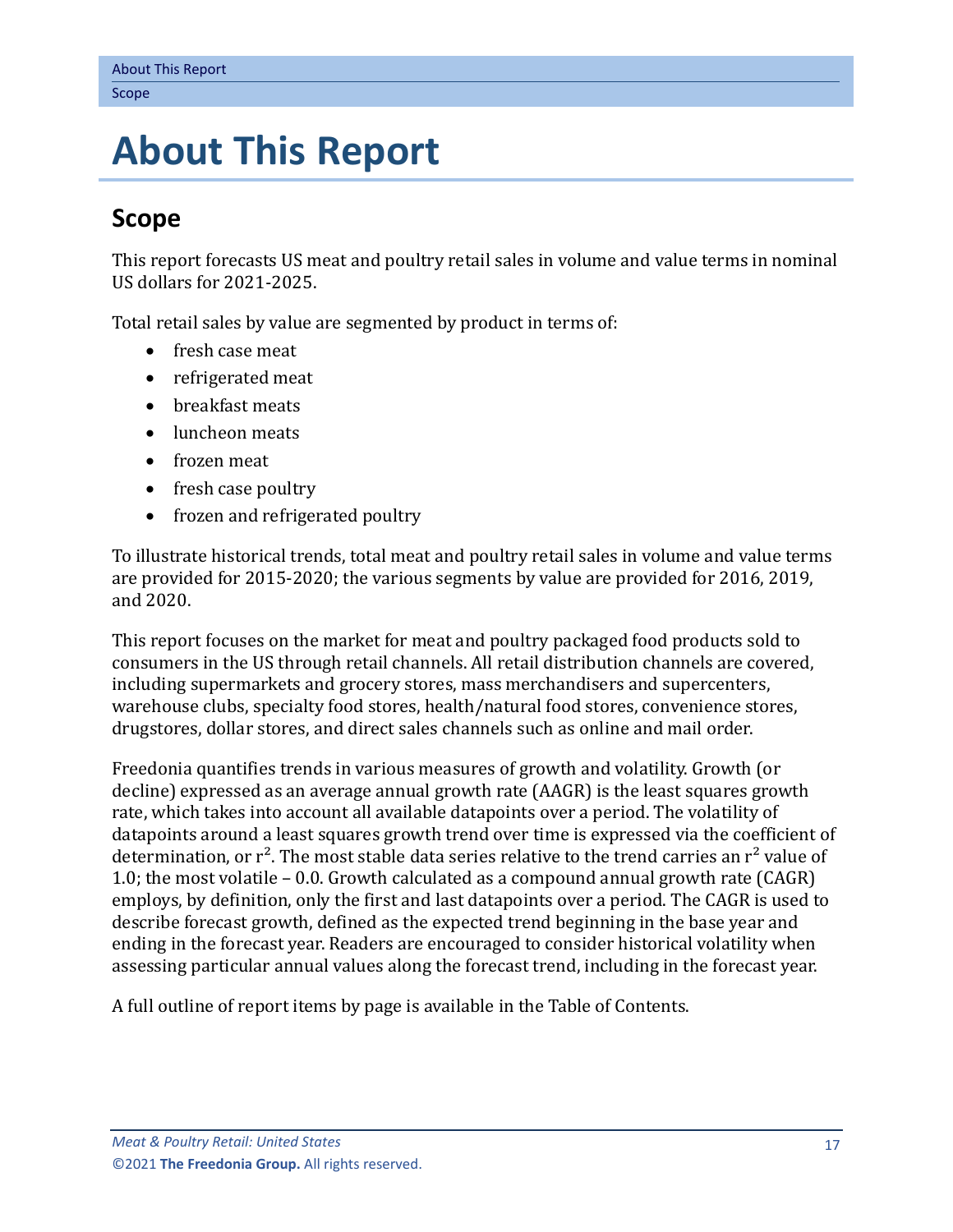# <span id="page-4-0"></span>**Sources**

*Meat & Poultry Retail: United States* (FF10047) is based on *[Food Market Outlook 2021:](https://www.packagedfacts.com/Food-Outlook-Grocery-Shopping-Home-Cooking-Preferences-Waning-Pandemic-Period-14818838/?progid=89534)  [Grocery Shopping, Home Cooking, & Food Preferences in the Waning Pandemic Period,](https://www.packagedfacts.com/Food-Outlook-Grocery-Shopping-Home-Cooking-Preferences-Waning-Pandemic-Period-14818838/?progid=89534)* a comprehensive industry study published by Packaged Facts. The information in that report was obtained from both primary and secondary research. Primary research included consultation with industry sources and visits to retail stores. Secondary research entailed gathering data from relevant trade, business, and government sources, as well as company promotional literature and annual reports. Estimates of market size and company performance were based on various sources, including reported revenues of product manufacturers and retailers, relevant publications, and other market research sources. The analysis in this report also drew, as a background source, on retail sales tracking data as available from IRI and Nielsen (for mass-market channels), and SPINS (for the natural channel).

Consumer analysis largely drew on three primary sources of data:

- Packaged Facts National Online Consumer Surveys include a panel of 2,046 US adults (age 18 and older) that is balanced to the national population on primary demographic measures such as age group, gender, geographic region, marital status, race/ethnicity, presence or absence of children in the household, and household income.
- The Fall 2020 MRI National Study and other survey years going back to 2010 are booklet-based surveys conducted across tens of thousands of respondents selected by address-based sampling to represent a statistically accurate cross-section of the US adult population (age 18+).
- The International Food Information Council Foundation's 2020 and 2019 Food & Health Surveys provide valuable insight into consumers' perspectives on food purchasing decisions, diet and lifestyle choices, and health benefits of foods, along with insights on other pertinent topics.

Specific sources and additional resources are listed in the Resources section of this publication for reference and to facilitate further research.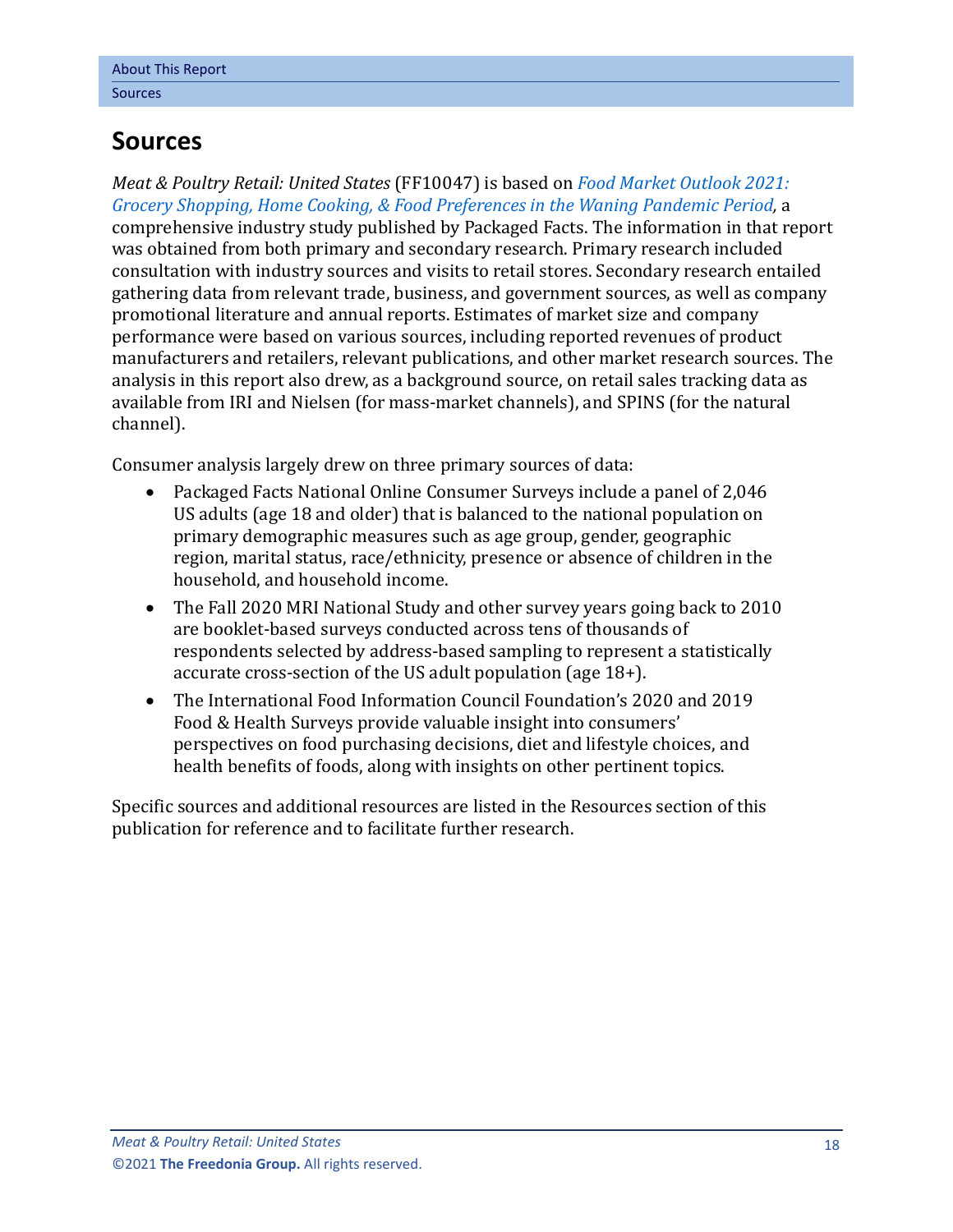# <span id="page-5-0"></span>**Industry Codes**

<span id="page-5-1"></span>

| Table 6   NAICS & SIC Codes Related to Meat & Poultry Retail |                                                               |                                           |                                           |  |  |  |  |
|--------------------------------------------------------------|---------------------------------------------------------------|-------------------------------------------|-------------------------------------------|--|--|--|--|
| NAICS/SCIAN 2017                                             |                                                               | <b>SIC</b>                                |                                           |  |  |  |  |
|                                                              | North American Industry Classification System                 | <b>Standard Industrial Classification</b> |                                           |  |  |  |  |
| 311412                                                       | Frozen Specialty Food Mfg                                     | 2013                                      | Sausages and Other Prepared Meat Products |  |  |  |  |
| 311612                                                       | Meat Processed From Carcasses                                 | 2015                                      | Poultry Slaughtering and Processing       |  |  |  |  |
| 311615                                                       | <b>Poultry Processing</b>                                     | 2038                                      | Frozen Specialties, NEC                   |  |  |  |  |
| 311991                                                       | Perishable Prepared Food Mfg                                  | 2099                                      | Food Preparations, NEC                    |  |  |  |  |
| 424420                                                       | Packaged Frozen Food Merchant Wholesalers                     | 5142                                      | Packaged Frozen Foods                     |  |  |  |  |
| 424470                                                       | Meat and Meat Product Merchant Wholesalers                    | 5144                                      | <b>Poultry and Poultry Products</b>       |  |  |  |  |
| 445110                                                       | Supermarkets and Other Grocery (except<br>Convenience) Stores | 5147                                      | <b>Meats and Meat Products</b>            |  |  |  |  |
| 445210                                                       | <b>Meat Markets</b>                                           | 5411                                      | <b>Grocery Stores</b>                     |  |  |  |  |

Source: US Census Bureau

# **Copyright & Licensing**

The full report is protected by copyright laws of the United States of America and international treaties. The entire contents of the publication are copyrighted by The Freedonia Group.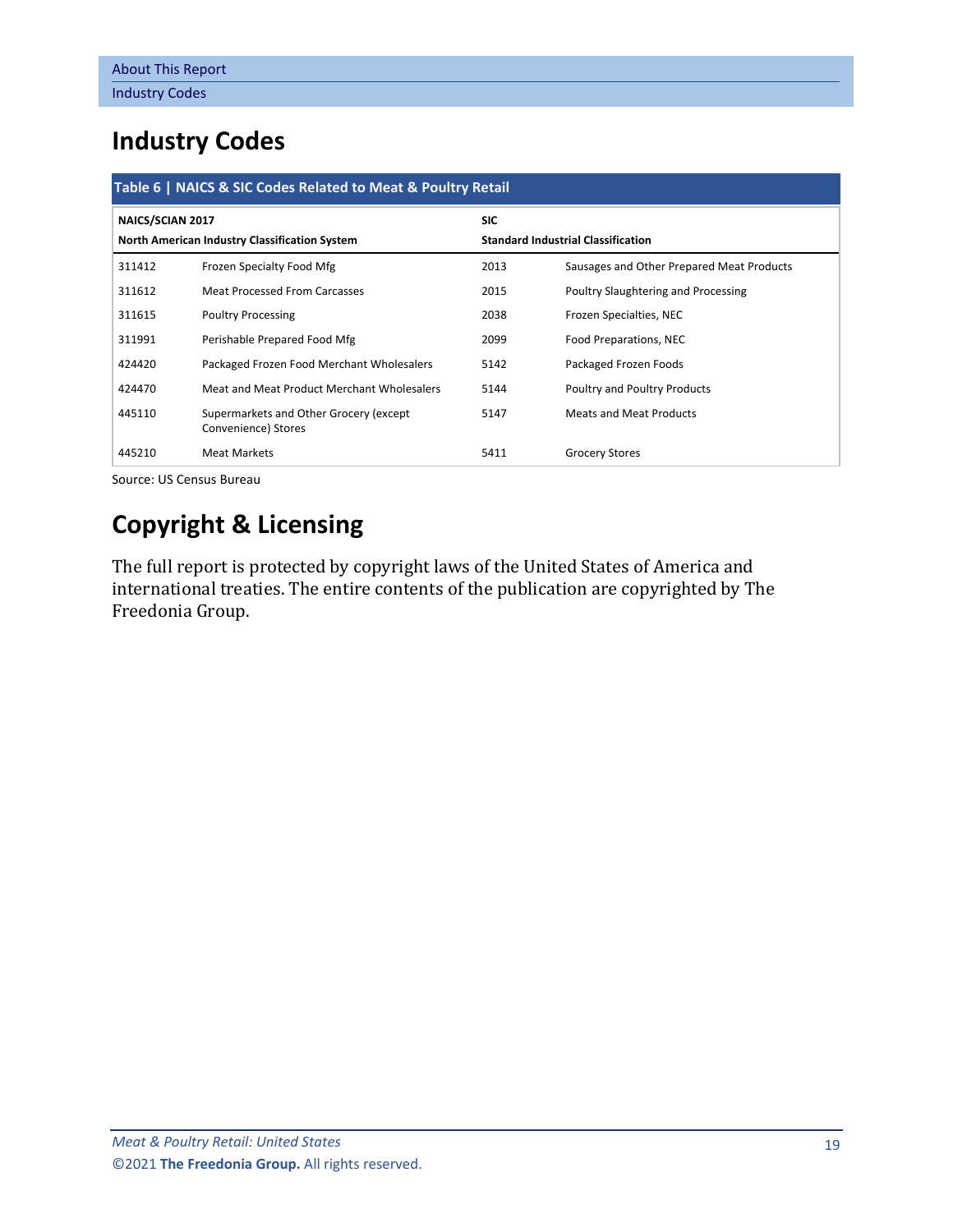## <span id="page-6-0"></span>**Resources**

## **Packaged Facts**

*[Consumer and Corporate Food Gifting in the U.S.](https://www.packagedfacts.com/Consumer-Corporate-Food-Gifting-Edition-13120163/?progid=89534) [Food Carryout & Delivery](https://www.packagedfacts.com/Food-Carryout-Delivery-13207724/?progid=89534) [Food Carryout and Delivery: Special COVID-19 Consumer Insights](https://www.packagedfacts.com/Food-Carryout-Delivery-Special-COVID-Consumer-Insights-13284809/?progid=89534) [Food Market Outlook 2021: Grocery Shopping, Home Cooking, & Food Preferences](https://www.packagedfacts.com/Food-Outlook-Grocery-Shopping-Home-Cooking-Preferences-Waning-Pandemic-Period-14818838/?progid=89534)  [in the Waning Pandemic Period](https://www.packagedfacts.com/Food-Outlook-Grocery-Shopping-Home-Cooking-Preferences-Waning-Pandemic-Period-14818838/?progid=89534) [Meal Kits: Trends and Opportunities in the U.S.](https://www.packagedfacts.com/Meal-Kits-Trend-Opportunities-Editon-11984597/?progid=89534) [Online Grocery Shopping in the U.S.](https://www.packagedfacts.com/Online-Grocery-Shopping-Edition-11920668/?progid=89534) [Vegan, Vegetarian, and Flexitarian Consumers](https://www.packagedfacts.com/Vegan-Vegetarian-Flexitarian-Consumers-13656739/?progid=89534)*

### **The Freedonia Group**

#### **[Freedonia Industry Studies](http://www.freedoniagroup.com/Home.aspx?ReferrerId=FL-Focus)**

*[Commercial Refrigeration Equipment](http://www.freedoniagroup.com/DocumentDetails.aspx?ReferrerId=FL-FOCUS&studyid=3831) [Converted Flexible Packaging](http://www.freedoniagroup.com/DocumentDetails.aspx?ReferrerId=FL-FOCUS&studyid=3731) [Corrugated & Paperboard Boxes](http://www.freedoniagroup.com/DocumentDetails.aspx?ReferrerId=FL-FOCUS&studyid=3686) [Food & Beverage Packaging Innovation](http://www.freedoniagroup.com/DocumentDetails.aspx?ReferrerId=FL-FOCUS&studyid=3736) [Food Safety Products in the US](http://www.freedoniagroup.com/DocumentDetails.aspx?ReferrerId=FL-FOCUS&studyid=3613) [Foodservice Single-Use Products](http://www.freedoniagroup.com/DocumentDetails.aspx?ReferrerId=FL-FOCUS&studyid=3774) [Frozen Food Packaging](http://www.freedoniagroup.com/DocumentDetails.aspx?ReferrerId=FL-FOCUS&studyid=3966) [Global Caps & Closures](http://www.freedoniagroup.com/DocumentDetails.aspx?ReferrerId=FL-FOCUS&studyid=4045) [Global E-Commerce](http://www.freedoniagroup.com/DocumentDetails.aspx?ReferrerId=FL-FOCUS&studyid=3724) [Global Food Processing Machinery](http://www.freedoniagroup.com/DocumentDetails.aspx?ReferrerId=FL-FOCUS&studyid=3809) [Global Foodservice](http://www.freedoniagroup.com/DocumentDetails.aspx?ReferrerId=FL-FOCUS&studyid=3817) [Global Foodservice Single-Use Products](http://www.freedoniagroup.com/DocumentDetails.aspx?ReferrerId=FL-FOCUS&studyid=3829) [Global Single-Use Plastic Packaging Regulations](https://www.freedoniagroup.com/DocumentDetails.aspx?ReferrerId=FL-FOCUS&StudyId=3812) [Meat, Poultry, & Seafood Packaging](http://www.freedoniagroup.com/DocumentDetails.aspx?ReferrerId=FL-FOCUS&studyid=3787) [Plastic Film](http://www.freedoniagroup.com/DocumentDetails.aspx?ReferrerId=FL-FOCUS&studyid=3819) [Protective Packaging](http://www.freedoniagroup.com/DocumentDetails.aspx?ReferrerId=FL-FOCUS&studyid=3797)*

#### **[Freedonia Focus Reports](https://www.freedoniafocusreports.com/redirect.asp?progid=89534&url=/)**

*[COVID-19 Market Impact Analysis](https://www.freedoniafocusreports.com/COVID-19-Market-Impact-Analysis-FW95079/?progid=89534) [Dairy & Substitute Products: United States](https://www.freedoniafocusreports.com/Dairy-Products-United-States-FF10013/?progid=89534) [Demographics: United States](https://www.freedoniafocusreports.com/Demographics-United-States-FF95050/?progid=89534) [Dough, Dry Pasta, & Tortillas: United States](https://www.freedoniafocusreports.com/Dough-Dry-Pasta-Tortillas-United-States-FF10055/?progid=89534) [E-Commerce: United States](https://www.freedoniafocusreports.com/E-Commerce-United-States-FF90043/?progid=89534) [Food Processing: United States](https://www.freedoniafocusreports.com/Food-Processing-United-States-FF10024/?progid=89534) [Frozen Foods: United States](https://www.freedoniafocusreports.com/Frozen-Foods-United-States-FF10015/?progid=89534)*